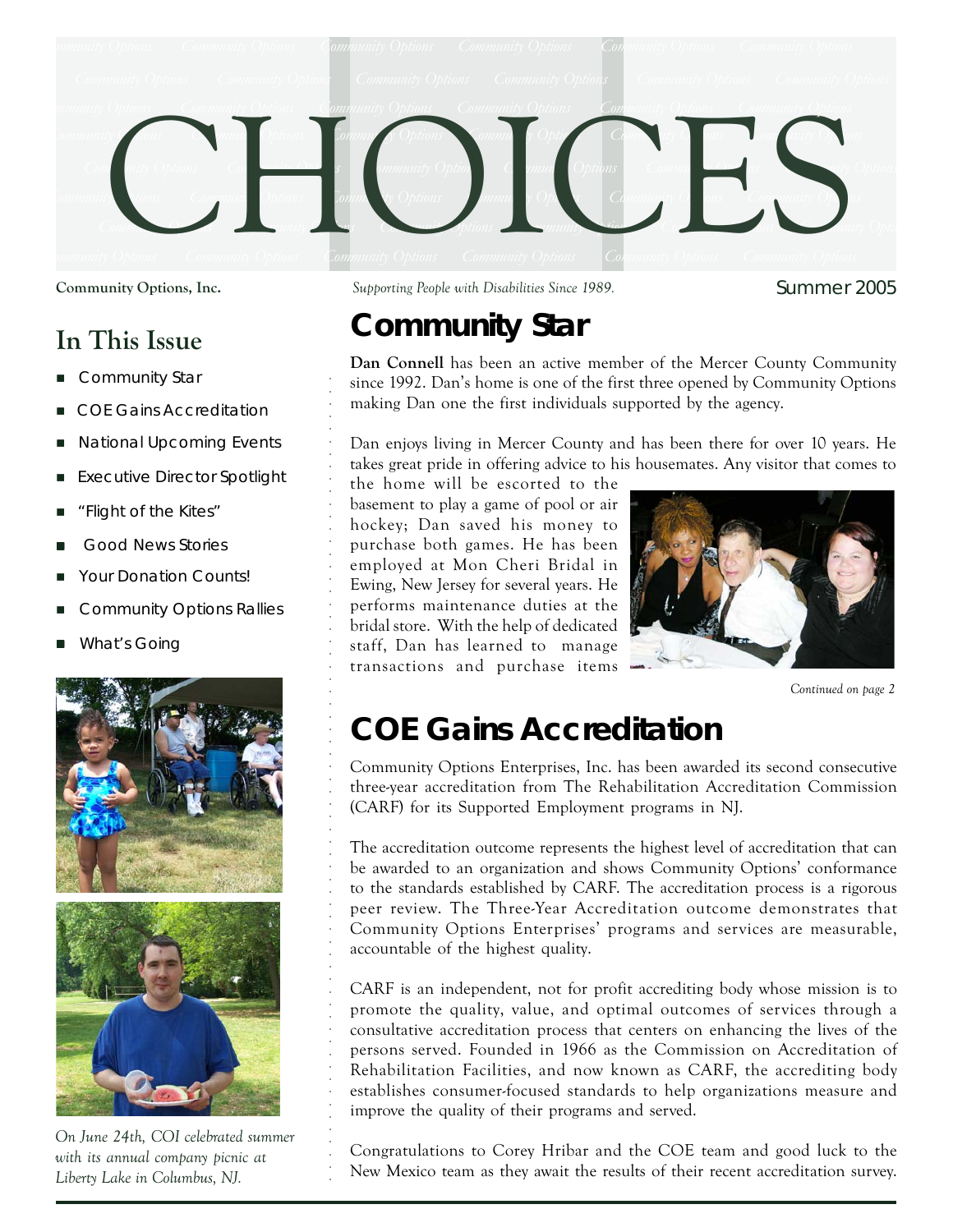# **EVENTS**

#### **Pittsburgh, PA** Sunday, July 10<sup>th</sup>

COI had a very successful fundraiser at the West Mifflin Sam's Club entranceway to sell grilled hot dogs and kielbasa along with pop and water to local shoppers. This was not only a fundraising effort but also an opportunity to introduce Community Options to the community.

#### **El Paso, TX Big Al's Festival August 2005**

Big Al's will be holding its first festival and COI El Paso will receive 50% of the festivals profit. **For more information, contact Melinda Taggart at 915 771-7764**

**Princeton, NJ 13th Annual Golf Classic Monday, August 15th Olde York Country Club**

Community Options is proud to announce its 13th Annual Golf Classic to be held at the Olde York Country Club. **Contact Christine** Larkin at 609 951-9900 or e-mail **Christine.Larkin@comop.org.**

#### **Pittsburgh, PA Thursday, September 22nd South Park Theater**

COI Pittsburgh is proud to present Theater Night. COI supporters can spend an evening tasting a variety of wines, nibbling on fabulous hors d'oeuvres and enjoying the production of Misery (based on the Stephen King novel). **For more information, contact Courtney Kazmeraski at 412 431-7079.**

**El Paso, TX** Friday, October 14<sup>th</sup> **5th Annual Wine & Cheese Gala**

COI El Paso is happy to announce their 5th Annual Wine and Cheese Gala. Participants have the opportunity to enjoy area wines while supporting Community Options. **For more information contact, Melinda Taggart at 915 771-7764.**

## **Executive Director Spotlight**

Natalie Bogdanowicz has been has the Executive Director in the Syracuse office since August 2004. She has a Bachelors of Science in Psychology from Syracuse



○○○○○○○○○○○○○○○○○○○○○○○○○○○○○○○○○○○○○○

○○○○○○○○○○○○○○○○○○○○○○○○○○○○○○○○○○○○○○○○○○○○○○○○

University. She lives in Montague, NY, a small rural community in Northern NY, with her husband and 12 year old daughter.

Natalie has 20 years experience in supervising residential programs that support adults with developmental disabilities, beginning her career as a direct care staff. She was the Community Support Coordinator in Syracuse, NY for 7 years before being promoted to Executive Director. She has extensive knowledge of regulatory requirements in NY State. She remains committed to individualized services supporting people with disabilities in their quest for independence.

# **"Flight of the Kites"**

On Your Mark, Get Set, Go! And they're off…Runners, Walkers, and Rollers from the Pittsburgh area, as well as residents from West Virginia, gathered at the South Park Fairgrounds for the first annual "Flight of the Kites" 5K Run, Walk, & Roll.

Community Options, Inc. Pittsburgh and the South Hills Chamber of Commerce hosted the event. Net proceeds generated ensured COI Pittsburgh's continued support of people with disabilities and the Chamber of Commerce's continued support of local students pursuing higher education through their Education Foundation scholarships.

In the winner's circle, a few familiar Community Options faces could be found. Our very own Kevin Mimnaji, pushed by staff member Andre Johnson, took 1<sup>st</sup> Place in the Roller Division and Sallie Pagano, COBAC Member, took 2<sup>nd</sup> Place in the Over 18 Walkers Division. Congratulations Kevin, Sallie and all who aided with the success of the event!

### **Community Star** *Continued from page 1*

independently at the store. Though he is legally blind, Dan overcame this obstacle by feeling the sides of the coin to identify its worth.

In May he received the Community Star award from a New Jersey state association. He received the honor for overcoming adversity to live a more dignified life. Whatever

direction life takes, Dan welcomes new experiences and making new friends. He truly is a "Community Star".

In his free time, Dan loves to travel. Last year Dan took a trip to Florida, where he fulfilled his dream to go horseback riding. This year he looks forward to his vacation to Tennessee to check out all the great country music sites.

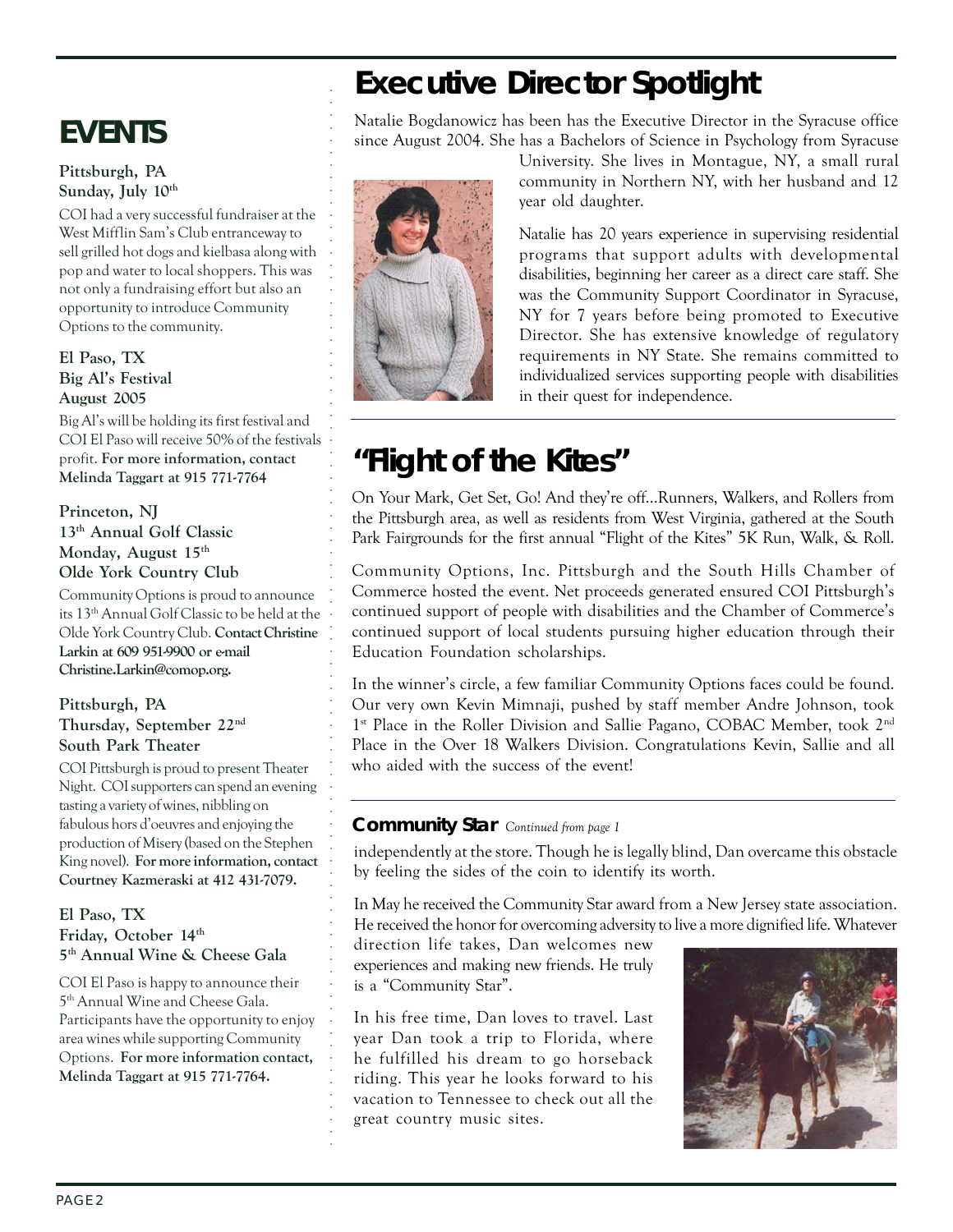### **Good News Stories**

**EL PASO, TX** - Andrew Fatuch has been receiving services through Community Options for the last eight years. Andy was previously with the Mental Health Authority in El Paso, before he chose COI as his provider. He now lives in his own apartment with the support of COI. For the past two years, he has been gainfully employed with Albertson's Supermarkets as the grocery sacker and assisting customers with their groceries. He is considered a hardworking, dedicated and punctual employee. When he started his employment, he was receiving job coaching through COI. We are happy to say that he has not received any job coaching in about a year. We are proud of his accomplishments and salute Andrew for his continued employment and dedication.

Rigoberto Perez is 24 years old and has been receiving Texas Home Living Services through Community Options since July 2004. He attends the Day Habilitation Program and enjoys helping other consumers in solving math problems. The staff reports that he has accomplished his goal of gaining social skills. According to his mother, Rigoberto's attitude has improved since he started receiving services from Community Options. Rigoberto is also a member of a bowling team, where he has become a leader. We are very proud of Rigoberto's achievements in such a short period of time.

**PITTSBURGH, PA** - Dwight Woods joined the staff of Sam's Club this past January. As part of the maintenance team, he ensures that Sam's Club patrons have a clean environment in which to shop. Currently, you will find Dwight at Sam's Club on Tuesdays, but not for long. Due to his outstanding work ethic and dedication, management increased his hours, providing him with the opportunity to work four days a week. This is not his only reward for doing a job well done; after working at Sam's Club for 90 days, he is eligible for additional compensation. According to Ryan Dively, Dwight's Manager, he is looking forward to giving Dwight a pay increase. A portion of his success is attributed to two very dedicated Community Options employees. Emily Stotler, Employment Supports Coordinator, worked diligently with Sam's Club to ensure that Dwight would have the opportunity to work for the organization. Dwight is one of the first individuals with a disability to be employed by Sam's Club in Pittsburgh. Joe Cokel, Employment Specialist, accompanies Dwight to work, making sure that he arrives on time and has assistance when he needs it. Everyone in the Pittsburgh office knows that Dwight will continue to excel as a member of the maintenance staff due to his strong work ethic and enthusiasm!

**OCONOMOWOC,WISCONSIN -** A new home in Franklin, Wisconsin was purchased to enable four citizens with disabilities to live and participate in their community. The four women living there are extremely delighted with the house that was found by the CEO Robert Stack and renovated with oversight and input from A.J. Jelks, Executive Director of Wisconsin. One of the most important events was when Beverly Davis was able to exodus a nursing home that was segregated and inappropriate for her and move into this beautiful house. Beverly commutes to St. Anne's during the day from her new home to pursue a variety of interesting hobbies and interests. She loves to sing and works hard to maintain her meticulously spotless home. With the assistance and input of her sister, Beverly has completed decorating her bedroom with unique and eclectic designs and well positioned artifacts. It is so obvious that everything is really going well with the friendships that have developed in this wonderful home.

### **YOUR DONATION COUNTS!**

Historically, the services that Community Options, Inc. provides have been supported primarily through the Division of Developmental Disabilities, Office of Mental Retardation and Developmental Disabilities, Department of Health and Human Services, Division of Rehabilitation Services, Division of Vocational Rehabilitation, the U.S. Department of Housing and Urban Development Section 811, and by grants from corporations, foundations, and individuals.

Times are changing, and government funding for people with disabilities is diminishing. To continue serving the increasing number of people waiting to leave institutions, we must rely on the generosity of individuals who support Community Options' commitment to empowering people with disabilities to live regular lives by benefiting from and contributing to society.

**Yes!** *I can help Community Options, Inc. continue to develop residential and employment supports for people with developmental disabilities.*

*Enclosed is my tax-deductible donation of:*  $\Box$  \$25  $\Box$  \$50  $\Box$  \$100  $\Box$  \$250  $\Box$  Other:

Checks should be made payable to Community Options, Inc. and sent to:

Community Options, Inc. 16 Farber Road Princeton, NJ 08540

Name:

*(as you would like it to appear in all donor*

\_\_\_\_\_\_\_\_\_\_\_\_\_\_\_\_\_\_\_\_\_\_\_\_\_\_\_\_\_\_\_\_\_\_\_\_\_\_\_\_\_\_\_\_\_\_\_\_\_\_\_\_\_\_\_\_\_\_\_\_\_\_\_\_\_\_\_\_\_\_\_\_\_\_\_\_\_\_\_\_\_\_\_\_\_\_\_\_\_\_\_\_\_\_\_\_\_\_\_\_\_\_\_\_\_\_\_\_\_\_\_\_\_\_\_\_\_\_\_\_\_\_\_\_\_\_\_\_\_\_ \_\_\_\_\_\_\_\_\_\_\_\_\_\_\_\_\_\_\_\_\_\_\_\_\_\_\_\_\_\_\_\_\_\_\_\_\_\_\_\_\_\_\_\_\_\_\_\_\_\_\_\_\_\_\_\_\_\_\_\_\_\_\_\_\_

Tel:\_\_\_\_\_\_\_\_\_\_\_\_\_\_\_\_\_\_\_\_\_\_\_\_\_\_\_\_\_\_

\_\_\_\_\_\_\_\_\_\_\_\_\_\_\_\_\_\_\_\_\_\_\_\_\_\_\_\_\_\_\_\_\_\_\_\_\_\_\_\_\_\_\_\_\_\_\_\_\_\_\_\_\_\_\_\_\_\_\_\_\_\_\_\_\_\_\_\_\_\_\_\_\_\_\_\_\_\_\_\_\_\_\_\_\_\_\_\_\_\_\_\_\_\_\_\_\_\_\_ \_\_\_\_\_\_\_\_\_\_\_\_\_\_\_\_\_\_\_\_\_\_\_\_\_\_\_\_\_\_\_\_\_\_\_\_\_\_\_\_\_\_\_\_\_\_\_\_\_\_\_\_\_\_\_\_\_\_\_\_\_\_\_\_\_\_\_\_\_\_\_\_\_\_\_\_\_\_\_\_\_\_\_\_\_\_\_\_\_\_\_\_\_\_\_\_\_\_\_\_\_\_\_\_\_\_

*listings)*

Address:

*Contributions to Community Options, Inc. are tax deductible as allowed by law*.